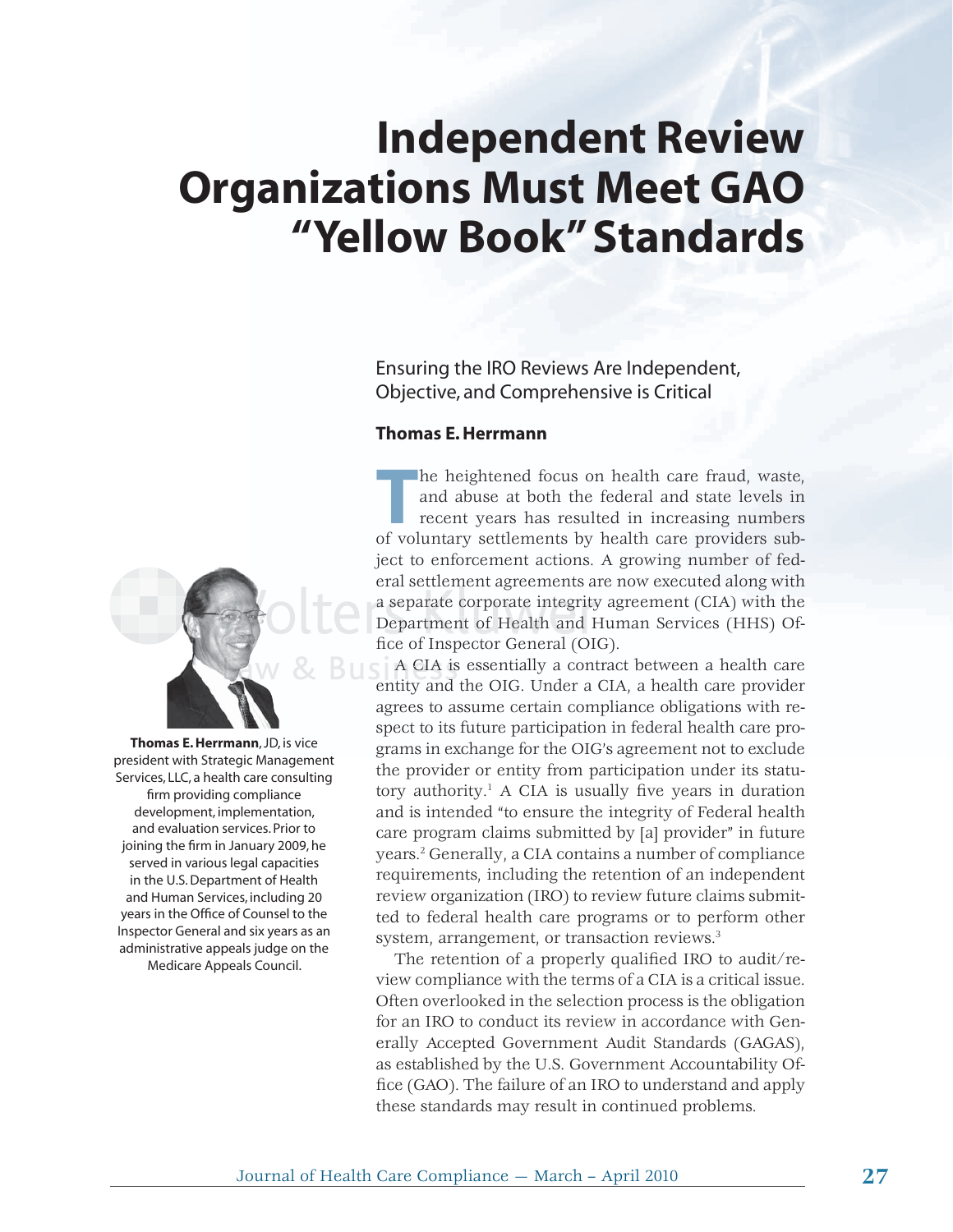First, the OIG will not receive adequate assurances that a health care organization is in compliance with all the requirements for continued participation in federal health care programs. Second, the health care entity will not receive an independent, objective, and comprehensive review of its operations and identification of deficiencies needing remediation. This can lead to further engagements with governmental enforcement authorities.

This article focuses on the GAGAS standards governing the review activities of an IRO and the criteria to be used by both a health care organization in selecting an IRO and the OIG in approving a particular IRO.

#### **BACKGROUND**

On July 30, 2001, the OIG, in conjunction with the Health Care Compliance Association (HCCA), cosponsored a Government-Industry Roundtable to discuss "issues surrounding the implementation and mainterounding the implementation and mainte-<br>nance of effective compliance programs."<sup>4</sup> nance of effective compliance programs."4<br>Specifically, addressed in the discussion was the OIG's requirement, in the context of health care fraud and abuse settlements, an ab se set tleme nts, that an IRO be retained by a health care entity to perform annual billing, systems, and/or other compliance reviews. Participants recognized that:

The OIG requires IROs because the OIG does not have the resources to conduct the level of review necessary to determine if a provider is meeting the requirements of the CIA as well as other Federal health care program requirements. Additionally, a review by an independent entity provides the OIG with assurances that a provider's compliance program and billing systems are objectively reviewed.5

Roundtable participants referenced a number of advantages associated with using an IRO. "IROs provide a broad industry perspective and expertise, are independent, help identify system weaknesses, make helpful recommendations, and their reviews serve as a useful benchmark for future reviews conducted by the provider."6

# **OIG REQUIREMENTS FOR IRO INDEPENDENCE**

The obligations for an audit/review organization, such as an IRO, to meet "independence" standards are referenced in GAGAS as set forth by the GAO in its "Yellow Book." These standards are applicable to financial audits, typically performed by certified public accountants (CPAs), attestation engagements, and performance audits, which may be undertaken by professionals such as consultants and lawyers.7 The great majority of CIAs do not mandate financial audits but are rather focused on performance audits, *i.e.*, those involving claims, systems, or arrangements with referral sources that may implicate the anti-kickback statute and Stark law.8

From the perspective of the OIG, it is essential that an IRO conduct its reviews ess ential that with both independence and objectivity. A standard requirement in an OIG CIA is that "[t]he IRO must perform [its] review in a professionally independent and objective fashion, as appropriate to the nature of the engagement, taking into account any other business relationships or engagements…" Typically, the IRO is obligated to provide a certification regarding its professional independence and objectivity. Further, the usual CIA specifies that "[i]n the event OIG has reason to believe that the IRO…is not independent and objective…, the OIG may, at its sole discretion, require" the engagement of a new IRO.<sup>9</sup>

The OIG has stated that an IRO should follow "the standards for auditor independence set forth in the General Accounting Office (GAO), Government Auditing Standards (2003 Revision)."10 The OIG has indicated that, under these standards, "CIA reviews would be considered performance audits and IROs would be subject to the independence standards set forth in the Yellow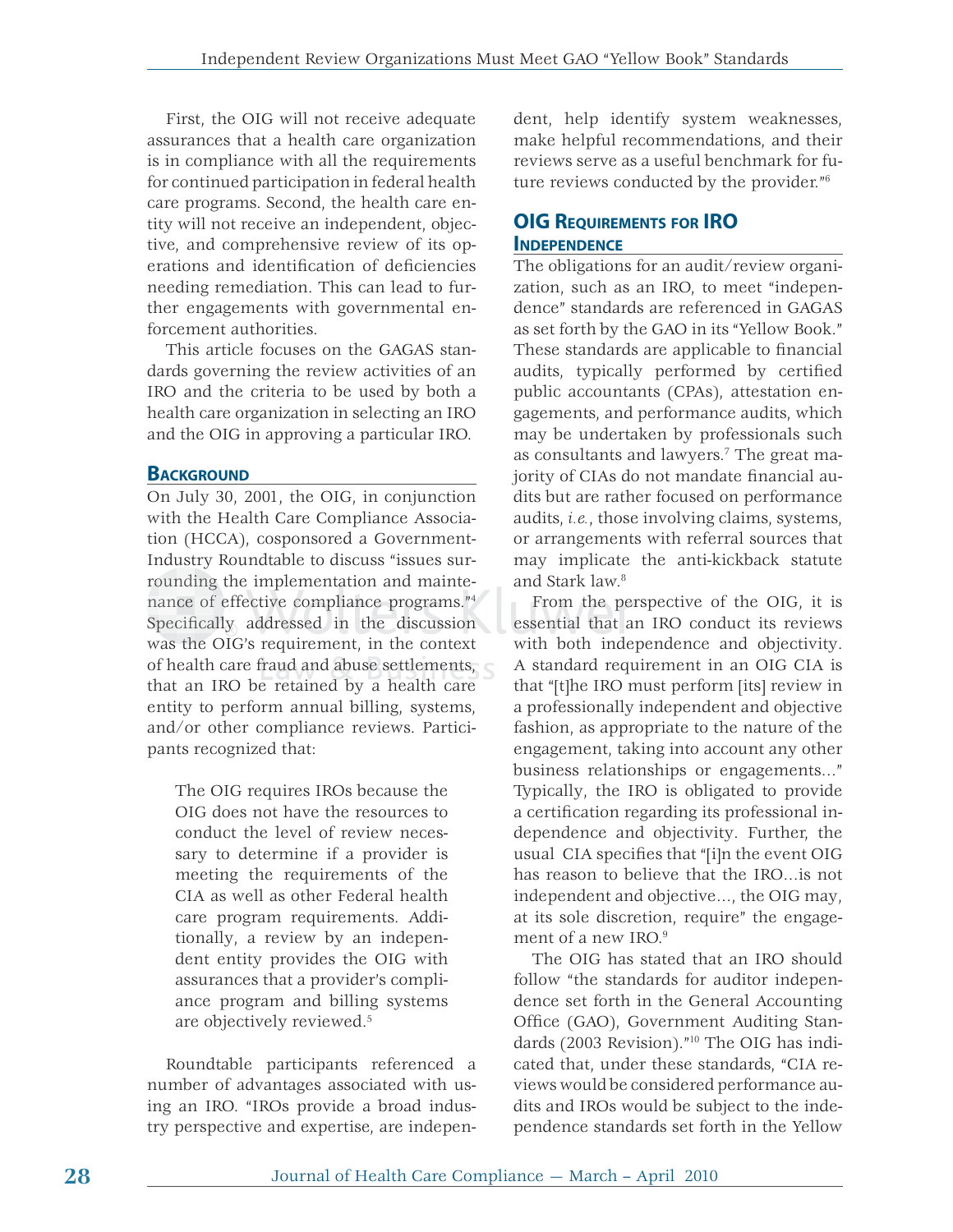Book that relate to performance audits."11 In referencing the GAO Yellow Book's applicability to IRO independence, the OIG has further noted:

When assessing independence, the two overarching principles that must be considered are that: (i) audit organizations should not perform management functions or make management decisions; and (ii) audit organizations should not audit their own work or provide non-audit services in situations where the non-audit services are significant/material to the subject matter of the audits.<sup>12</sup>

# **THE GAO YELLOW BOOK STANDARDS**

The GAO Yellow Book, first issued by the Comptroller General of the United States in 1972, is intended to:

- address the unique requirements of governmental entities;
- ernmental entities;<br>establish general standards for both governmental and nongovernmental auditors performing audits in accordance with GAGAS; siness
- with GAGAS;<br>supplement field work and reporting standards of the American Institute of Certified Public Accountants (AICPA) Auditing Standards Board; and
- $\blacksquare$  establish field work and reporting standards for performance audits.<sup>13</sup>

In July 2007, the GAO issued its fourth revision of the Yellow Book standards. With respect to performance audits, such as those performed by IROs, the new standards are applicable to those undertaken on or after January 1, 2008.14

The latest edition of the Yellow Book reinforces the principles of transparency, accountability, and quality in government auditing. There is an increased emphasis placed on governing ethical principles, clarification of the impact of performing nonaudit services on auditor independence, and enhancement of performance audit standards. In issuing the 2007 edition, Comptroller General David M. Walker noted that the revision sets forth "changes from the 2003 revision that reinforce the principles of transparency and accountability and provide the framework for high-quality government audits that add value."15 A summary of the key Yellow Book principles that are applicable to performance audits undertaken by IROs, pursuant to CIAs, follows.

# **1. Use and Application of GAGAS**

Chapter one of the revised Yellow Book highlights GAGAS requirements and states that they "provide a framework for conducting high quality government audits and attestation engagements with competence, integrity, objectivity, and independence."16 It notes further that "GAGAS contain requirements and guidance dealing with ethics, independence, auditors' professional competence and judgment, quality control, the performance of field work, and reporting."17 It explains:

Performance audits are defined as engagements that provide assurance engag eme n or conclusions based on an evaluation of sufficient, appropriate evidence against stated criteria, such as specific requirements, measures, or defined business practices. Performance audits provide objective analysis so that management and those charged with governance and oversight can use the information to improve program performance and operations, reduce costs, facilitate decision making by parties with responsibility to oversee or initiate corrective action, and contribute to public accountability.18

For performance audits, such as those undertaken by IROs, the revised Yellow Book indicates that certain other standards also may be utilized by reviewers in conjunction with GAGAS:

- International Standards for the Professional Practice of Internal Auditing;
- Guiding Principles for Evaluators;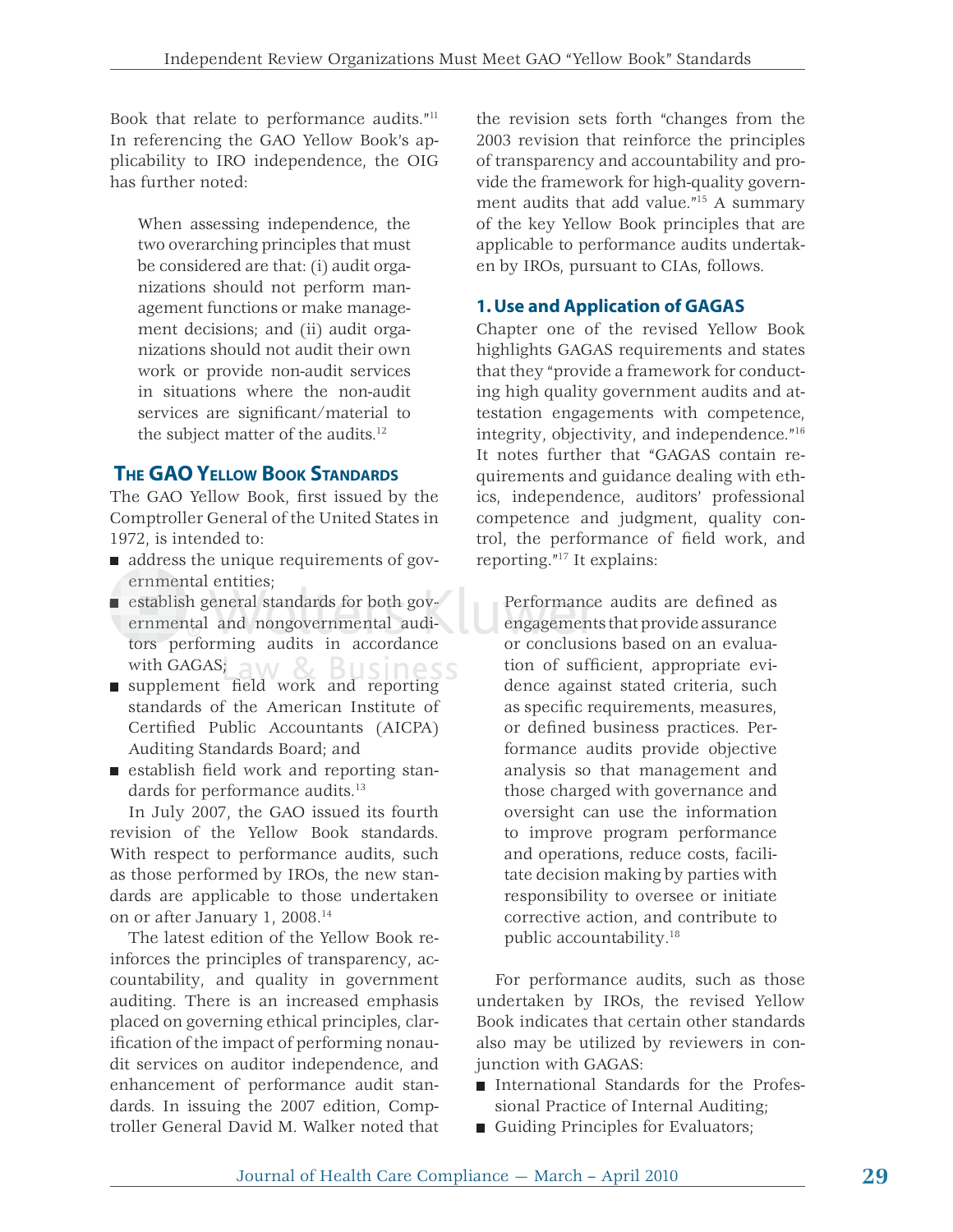- The Program Evaluations Standards; and
- Standards for Educational and Psychological Testing.<sup>19</sup>

#### **2. Ethical Principles**

Chapter two of the revised Yellow Book sets forth ethical principles to provide a foundation, discipline, and structure for an audit/ review entity in applying GAGAS. It notes that "[e]thical principles apply in preserving auditor independence, taking on only work that the auditor is competent to perform, performing high-quality work, and following the applicable standards cited in the audit report." Further, "[i]ntegrity and objectivity are maintained when auditors perform their work and make decisions that are consistent with the broader interest of those relying on the auditors' report, including the public."20 The following ethical principles are specified as guiding the work of reviewers and auditors and need to be both considered and addressed by an organization serving as an IRO: ed and<br>; as an<br>t; to be both considered and addressed by an<br>organization serving as an IRO:

- the public interest;
- integrity; integr
- objectivity;  $Law & Bussiness$
- **proper use of government information,** resources, and position; and
- $\blacksquare$  professional behavior.<sup>21</sup>

#### **3. General Standards**

Chapter three of the revised Yellow Book specifies general standards applicable to performing audits and reviews consistent with GAGAS. These standards focus on:

- independence of the audit organization and individual auditors;
- the exercise of professional judgment in the performance of work;
- the competence of auditors/reviewers; and
- quality control and assurance, as well as external peer review.<sup>22</sup>

While all of these factors are critical to activities of an IRO, of fundamental importance is the concept of "independence." "[T]he audit organization and individual auditor…must be free from personal, external, and organizational impairments to independence, and must avoid the appearance of such impairments to independence."23 The importance of "independence" is further highlighted:

Auditors and audit organizations must maintain independence so that their opinions, findings, conclusions, judgments, and recommendations will be impartial and viewed as impartial by objective third parties with knowledge of the relevant information. Auditors should avoid situations that could lead objective third parties with knowledge of the relevant information to conclude that the auditors are not able to maintain independence and thus are not capable of exercising objective and impartial judgment on all issues associated with conducting the audit and reporting on the work.24

Key challenges to auditor independence are personal impairments, external impairments, and organizational independence. Critical to assessing "organizational independence" is determining whether the audit organization also performs other professional, or nonaudit, services for the audited entity. The Yellow Book advises that:

External audit organizations can be presumed to be free from organizational impairments to independence when the audit function is organizationally placed outside the reporting line of the entity under audit and the auditor is not responsible for entity operations.<sup>25</sup>

The revised Yellow Book sets forth two basic principles for determining auditor independence when assessing the impact of performing a nonaudit service for an audited entity:

 $\blacksquare$  the audit organization must not provide nonaudit services that involve performing management functions or making management decisions; and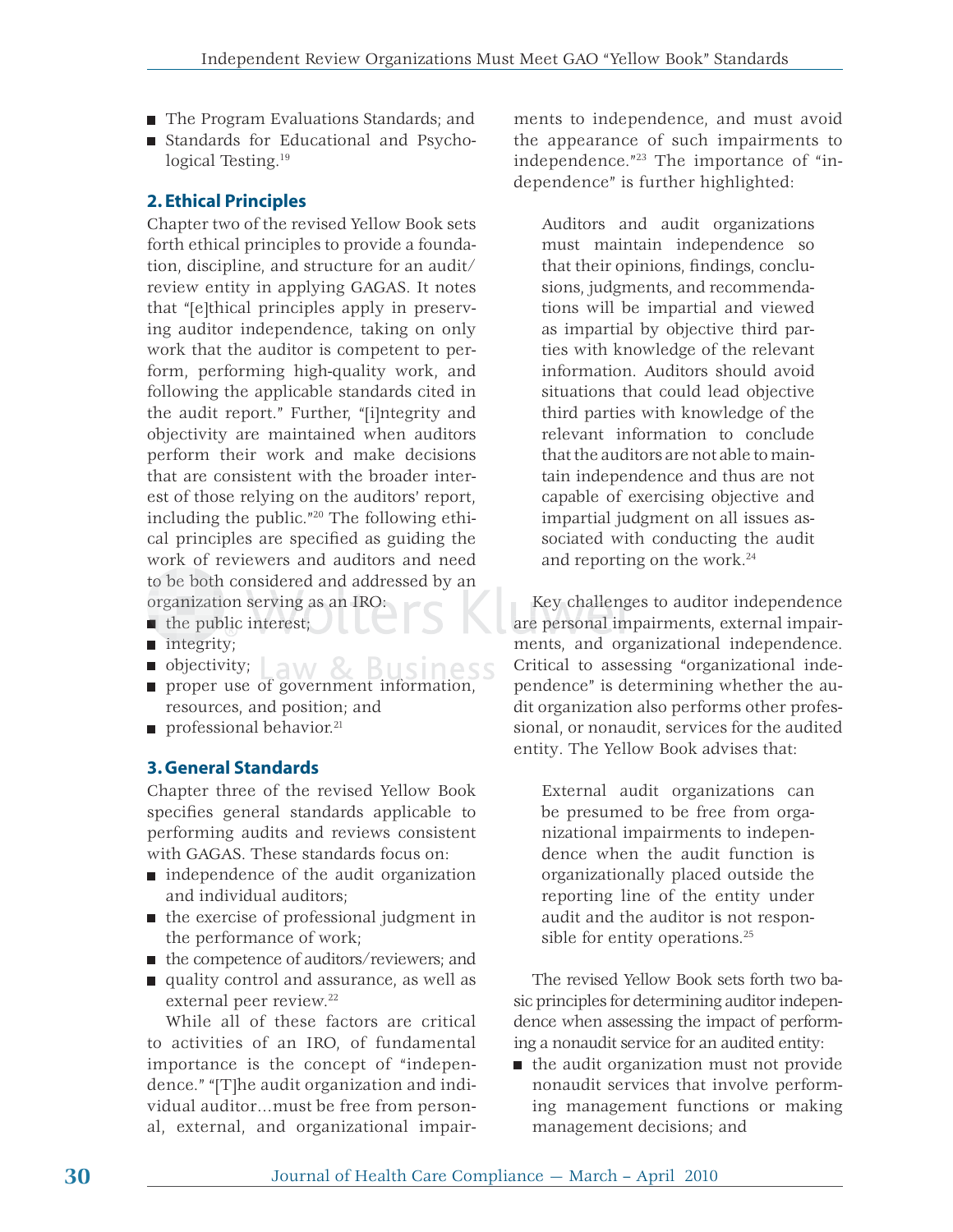$\blacksquare$  the audit organization must not audit its own work or provide nonaudit services in situations in which the nonaudit services are significant or material to the subject matter of the audit.<sup>26</sup>

In the context of these "overarching principles," the OIG has identified certain situations in which an IRO's independence might be compromised because of its prior relationship and work for an audited provider:

If the provider were to outsource its internal compliance audit function to the IRO, either before or after the execution of the provider's CIA, the IRO's independence likely would be impaired for purposes of conducting the provider's CIA reviews. This is the case because internal audit is a management function and the outsourcing of the internal compliance audit function likely would result in the IRO auditing its own work as part of the CIA reviews.<sup>27</sup> trib

The OIG has stated that the most impor-The O tant consideration in assessing IRO independence "is whether the IRO is involved in performing a management function or making management decisions for the provider." It notes that "if the IRO participates in any form of decision-making…the IRO likely would be precluded from performing the CIA reviews because the IRO is in the position of making management decisions for the provider."28

#### **4. Field Work Standards for Performance Audits**

Chapter seven of the revised Yellow Book sets forth field work standards and provides guidance for performance audits conducted. These standards include planning the audit, supervising staff, obtaining sufficient and appropriate evidence, and preparing audit documentation. Critical to establishing and following these standards are the following concepts:

- reasonable assurance;
- $\blacksquare$  significance; and

 $\blacksquare$  audit risk.<sup>29</sup>

A performance audit, such as an IRO review, must "provide reasonable assurance that evidence is sufficient and appropriate to support the auditors' findings and conclusions."<sup>30</sup> "Significance is defined as the relative importance of a matter with the context in which it is being considered, including quantitative and qualitative factors."31 Audit risk is "the possibility that the auditors' findings, conclusions, recommendations, or assurance may be improper or incomplete."32 Thus, the IRO, in planning and conducting its review, must be cognizant of these factors and ensure that the review process and findings are in accord with these principles.

### **5. Reporting Standards for Performance Audits**

Chapter eight of the revised Yellow Book sets forth the form of the report, the report contents, report issuance, and distribution.<sup>33</sup> Critical to issuance of an IRO report is the presentation of "sufficient, appropriate evidence to support the findings and conclusions in relation to the audit objectives."34

#### **OBSERVATIONS AND CONCLUSIONS**

The OIG has expressly adopted the GAO Yellow Book standards as governing IROs. Accordingly, the current Yellow Book provisions need to be carefully reviewed and followed by a health care entity in selecting an organization to serve as an IRO. Moreover, the Yellow Book standards need to be recognized and followed by an IRO in conducting its activities.

Critical to successful compliance with the terms of a CIA with the OIG is ensuring that mandated IRO reviews are conducted in an independent, objective, and comprehensive manner. This is necessary to provide assurances to the government that a health care entity is qualified, capable, and competent to continue participating in federal health care programs. Both the OIG and the subject health care entity are reli